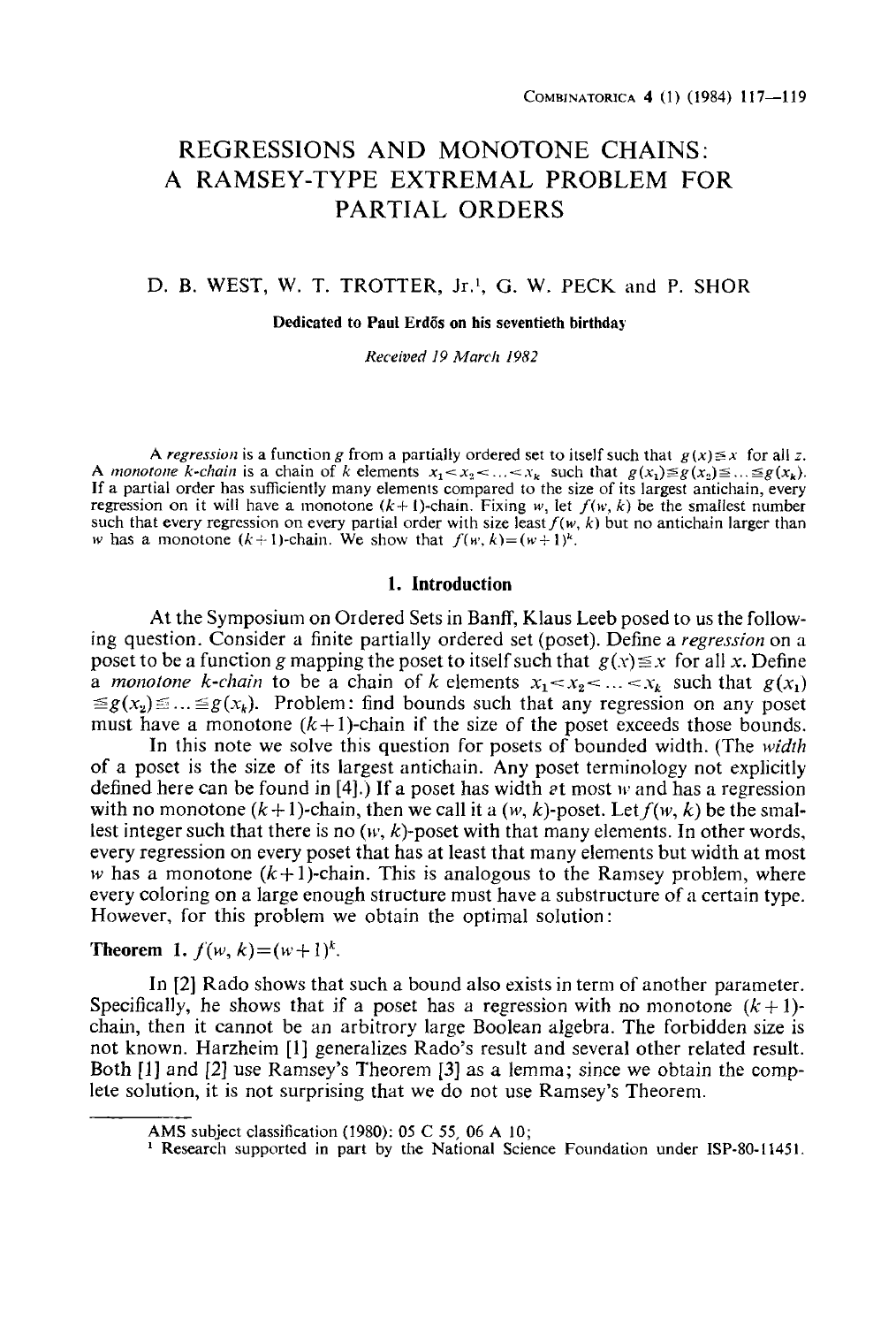## **2. Proof of the upper bound**

Assume that P is a  $(w, k)$ -poset and that g is a regression on it with no monotone  $(k+1)$ -chain. We proceed by induction on k. If  $k=1$ , every element of P must be a minimal element. Otherwise, a non-minimal x and a minimal point below  $g(x)$ will form a monotone 2-chain. Minimal elements form an antichain, so  $|P| \leq w$ , the bound placed on the width.

Now assume  $k>1$ . Let  $G(x)$  be the longest monotone chain in P that has x as its top element. We say that x has *effective height*  $|G(x)|-1$ . No point in P can have effective height k or more; let M be the set of points with effective height  $k-1$ . If M is deleted from P, then g restricted to  $P-M$  is a well-defined regression on  $P-M$ having no monotone k-chain. It would fail to be a regression if  $g(x) \in M$  for some  $x \notin M$ , but then x could be placed atop  $G(g(x))$  to obtain a monotone  $(k+1)$ -chain in P. The points in  $P-M$  have effective height less than  $k-1$  in P, so there are no more monotone *k*-chains. We conclude that  $P-M$  is a  $(w, k-1)$ -poset.

We claim that M contains at most  $w$  fixed-points of g, at most  $w$  points mapped by g to any specified point of  $P-M$ , and no points mapped by g to other points of M. Suppose g has two related fixed-points  $x \rightarrow y$  in M, or two related points  $x \rightarrow y$  in *M* with  $g(x)=g(y)=z$ , or two points x,  $y \in M$  with  $g(x)=y$ . Then x can be placed at the top of  $G(y)$  to obtain a monotone  $(k+1)$ -chain in P, since  $g(x)$  $\geq g(y)$ . The bound on antichain size completes the claim.

Since  $P-M$  is a  $(w, k-1)$ -poset, its size is at most  $f(w, k-1)-1$ . Including the points of M yields a total of at most  $w+(w+1)[(w+1)^{k-1}-1]=(w+1)^{k}-1$ elements in P.

## 3. "Fhe construction for the lower bound

We construct a poset  $P_k$  having width w and size  $(w+1)^k-1$ , and we define on it a regression  $g_k$  with no monotone  $(k+1)$ -chain. The explicit construction contains many interesting patterns, but it is simpler and faster to describe the poser and regression inductively. To achieve the upper bound,  $P_k$  must add w fixed-points and w points mapping to each point of  $P_{k-1}$ .

Let  $P_1$  be a single antichain of size  $w$ , at rank 0. For  $k>1$ , let  $P_k-P_{k-1}$ consist of w disjoint chains, each having  $(w+1)^{k-1}$  elements. Add these chains to the top of  $P_{k-1}$ , so that every new element lies above every old element. The new elements form  $(w+1)^{k-1}$  ranks of w elements each. Thus it follows by induction that  $P_k$  has  $\frac{1}{w}((w+1)^k-1)$  full ranks of w elements each.

Let  $g_k$  restricted to  $P_{k-1}$  be  $g_{k-1}$ . Let the minimal points of  $P_k-P_{k-1}$  be fixed-points. Let g map each remaining rank of  $P_k - P_{k-1}$  to a single distinct element of  $P_{k-1}$ , as follows. The uppermost w ranks of  $P_k$  map to the w minimal elements of  $P_{k-1}$ . The next highest w ranks of  $P_k$  map to the w elements of  $P_{k-1}$  at rank 1, and so on. Since the number of non-minimal ranks in  $P_k-P_{k-1}$  equals  $|P_{k-1}|$ , this is all welldefined.

We must show that  $g_k$  on  $P_k$  has no monotone  $(k+1)$ -chain. Since  $g_{k-1}$  on  $P_{k-1}$  has no monotone k-chain, it suffices to show that no two elements of  $P_k-P_{k-1}$